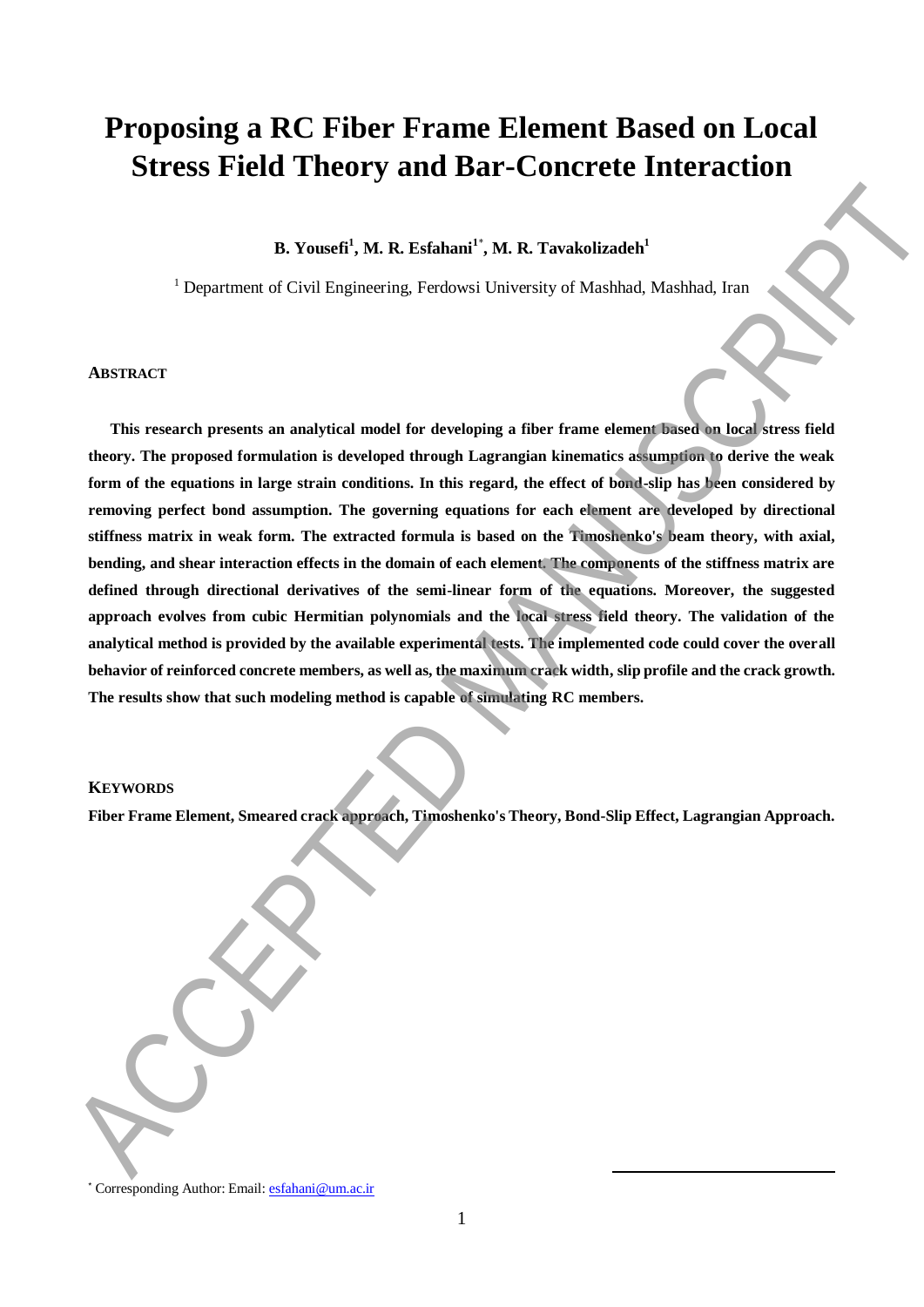### **1. Introduction**

Fiber-based approaches are the most commonly used due to concurrently satisfying the accuracy, reliability, computational efficiency, and robust algorithmic performance, as well as the nonlinear flexural-shear interactions consideration [1, 2]. The state-of-the-art review on the existing frame models with the inclusion of shear responses was excellently presented in [3]. Although the literature presents plenty of other interesting formulation approaches based on force-based element [4-8] or displacement-based element [9-11], there is still a lack of methods that consider bond-slip behaviors based on a finite strain-description. Consequently, this paper is extended the displacementbased frame element of Limkatanyu and Spacone [12] which is different from those published previously. In other words, an exact multi-directional stiffness matrix is analytically derived based on the post-cracking bond-slip interaction between concrete and steel bars, as well as the presentation of a Timoshenko fiber frame model for large displacement analysis by using Green-Lagrange finite strain tensor. The present model is a simple applicable approach which is almost accurate and time saving, also it holds proper convergence compared to micro modeling methods.

# **2. Methodology**

The approach can be applied to finite elements consisting of fiber beam-column elements which is prepared in MATLAB framework. The model has been constructed by using the equilibrium conditions of an infinitesimal segment with bond interfaces at bars and constant external forces.

In this research the weak formulation of updated Lagrangian (UL) kinematics is used to derive the finite element equations of a two-node Timoshenko plane beam element. The suggested approach evolves from cubic Hermitian polynomials, which has been well established by Bazoune et al. [13]. The main advantage of the developed expressions of shape functions over the classical shape functions is the shear deformation factors that can account for shear effects. Hence, the nonlinear strain vector  $(\bar{\varepsilon})$  including the axial strain  $(\varepsilon_{xx})$  and the transverse shear strain  $(\varepsilon_{vr})$  defined as:

$$
\bar{\varepsilon} = \begin{cases} \varepsilon_{xx} \\ 2\varepsilon_{yx} \end{cases} = \begin{cases} e - y\kappa \\ \gamma \end{cases}
$$
\n
$$
\begin{cases} e \\ \gamma \end{cases} = \begin{cases} (1 + u'_x) \cos \theta + u'_y \sin \theta - 1 \\ -(1 + u'_x) \sin \theta + u'_y \cos \theta \end{cases}
$$
\n(1)

in which, the three strain quantities  $(e, \gamma, \kappa)$  characterize axial strains, shear strains, and curvatures, respectively. The bond-slip between the surrounding concrete and the  $i^{\text{th}}$  fiber of reinforcement  $(u_{slip})$  and the normal strain of the concrete  $(\varepsilon_{xx}^{con})$  and steel bar strain of *i*<sup>th</sup> layer

 $(\varepsilon_{xx}^{bars})$  are defined. Regarding the aforementioned aspects, the derivation of the weak form of the governing differential equations and its numerical implementation are written. In order to make finite element relations, a stable discretization is presented. As the local assembly proceed, continuous displacements field discretization is applied. Thus, the element stiffness matrix for continuum finite elements from the governing differential equation can be derived. Considering an incremental formulation of equilibrium, the tangent stiffness matrix is obtained through the first variation of the internal force vector in each degree of freedom direction which named multidirectional stiffness matrix as:

(2) {̃ } ∫ ( {̃} ) ⏟ ̃ ̃ {Δ̃ } {̃ } ∫ − (1 + {̃ }) {̃} 2 ⏟ ̃ ̃ {Δ̃} {̃ } ∫ [ 0 0 ] ⏟ ̃ ̃ {Δ̃} {̃} ∫ − ( {̃} ) ⏟ ̃ ̃ {Δ̃ } {̃} ∫ (1 + {̃ }) {̃} 2 ⏟ ̃ ̃ {Δ̃} {̃} ∫ − [ 0 0 ] ⏟ ̃ ̃ {Δ̃} {̃} ∫ ( {̃} ) ⏟ ̃ ̃ {Δ̃ } {̃} ∫ − ( (1 + {̃ }) {̃} 2 ) ⏟ ̃ ̃ {Δ̃} {̃} (∫ + ∫ ) ⏟ ̃ ̃ {Δ̃} [18] is considered. ACCEPTED MANUSCRIPT

#### **3. Constitutive models**

Under uniaxial tension-compression or biaxial compressive stress state of the material, nonlinear material characteristics are considered (see [14], [15] and [16]). In the RC structures, the constitutive relation in the uncracked state is restricted to linear elasticity. The constitutive shear model is adapted according to Li [17] which was developed for modeling the nonlinear behavior of concrete elements. In this paper, the local stress field theory presented by Soltani, An and Maekawa